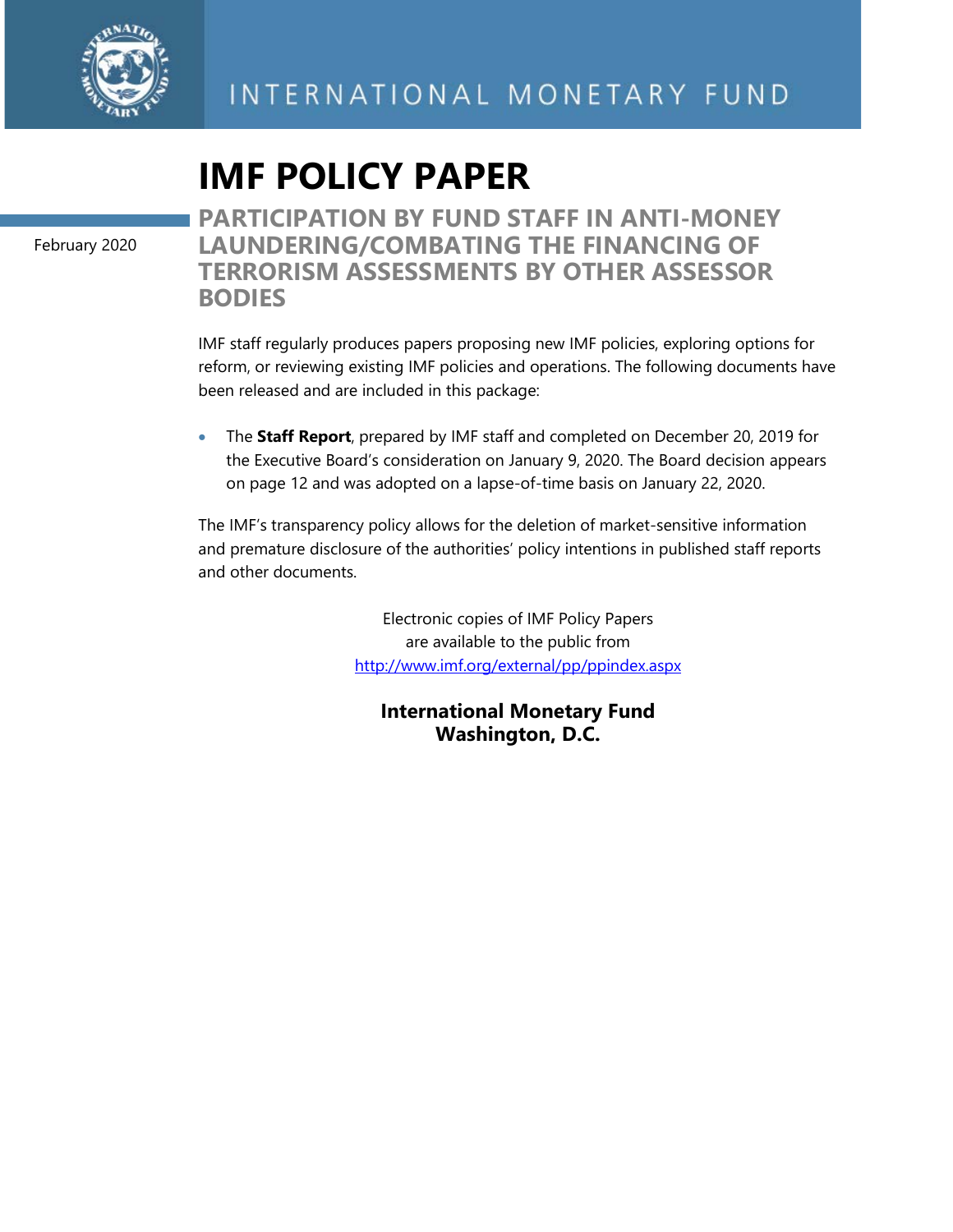### Approved By **Rhoda Weeks-Brown**

Prepared by a Legal Department team consisting of Richard Berkhout, Francisca Fernando, Emmanuel Mathias, and Trevor Rajah, under the supervision of Nadim Kyriakos-Saad.

### **CONTENTS**

| B. Proposed Staff Participation in AML/CFT Assessments Led by Other Bodies _______________________7 |  |
|-----------------------------------------------------------------------------------------------------|--|
|                                                                                                     |  |
|                                                                                                     |  |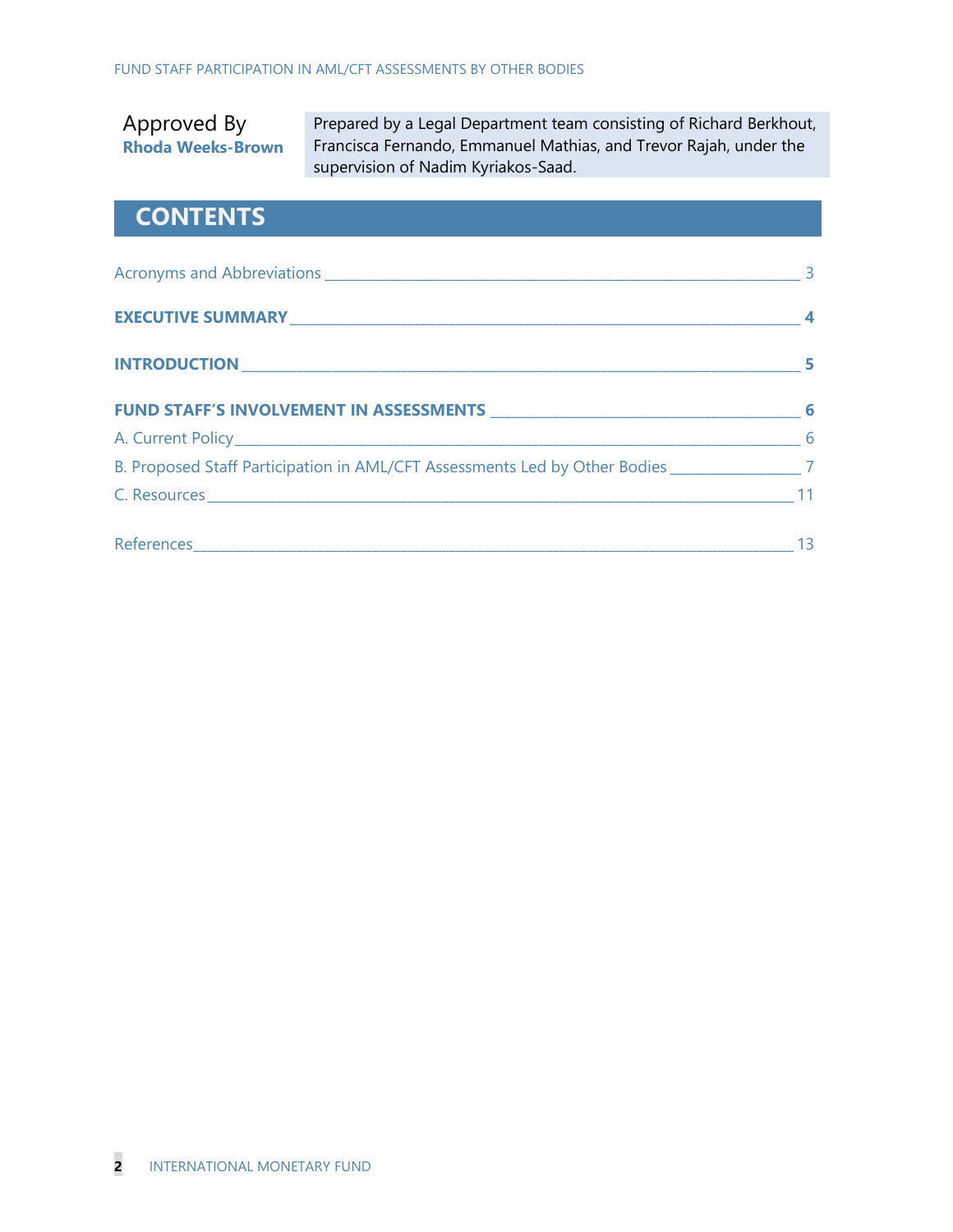# **Acronyms and Abbreviations**

| <b>AML/CFT</b>  | Anti-Money Laundering/Combating the Financing of Terrorism |
|-----------------|------------------------------------------------------------|
| APG             | Asia/Pacific Group on Money Laundering                     |
| <b>CFATF</b>    | Caribbean Financial Action Task Force                      |
| EAG             | Eurasian Group                                             |
| <b>ESAAMLG</b>  | Eastern and Southern Anti-Money Laundering Group           |
| <b>FATF</b>     | <b>Financial Action Task Force</b>                         |
| <b>FSRB</b>     | FATF-Style Regional Body                                   |
| <b>GABAC</b>    | Central African Anti-Money Laundering Group                |
| <b>GAFILAT</b>  | Latin America Anti-Money Laundering Group                  |
| GIABA           | West Africa Anti-Money Laundering Group                    |
| <b>GNCG</b>     | <b>Global Network Cooperation Group</b>                    |
| <b>MENAFATF</b> | Middle East and North Africa Financial Action Task Force   |
| <b>MONEYVAL</b> | Council of Europe Anti-Money Laundering Group              |
|                 |                                                            |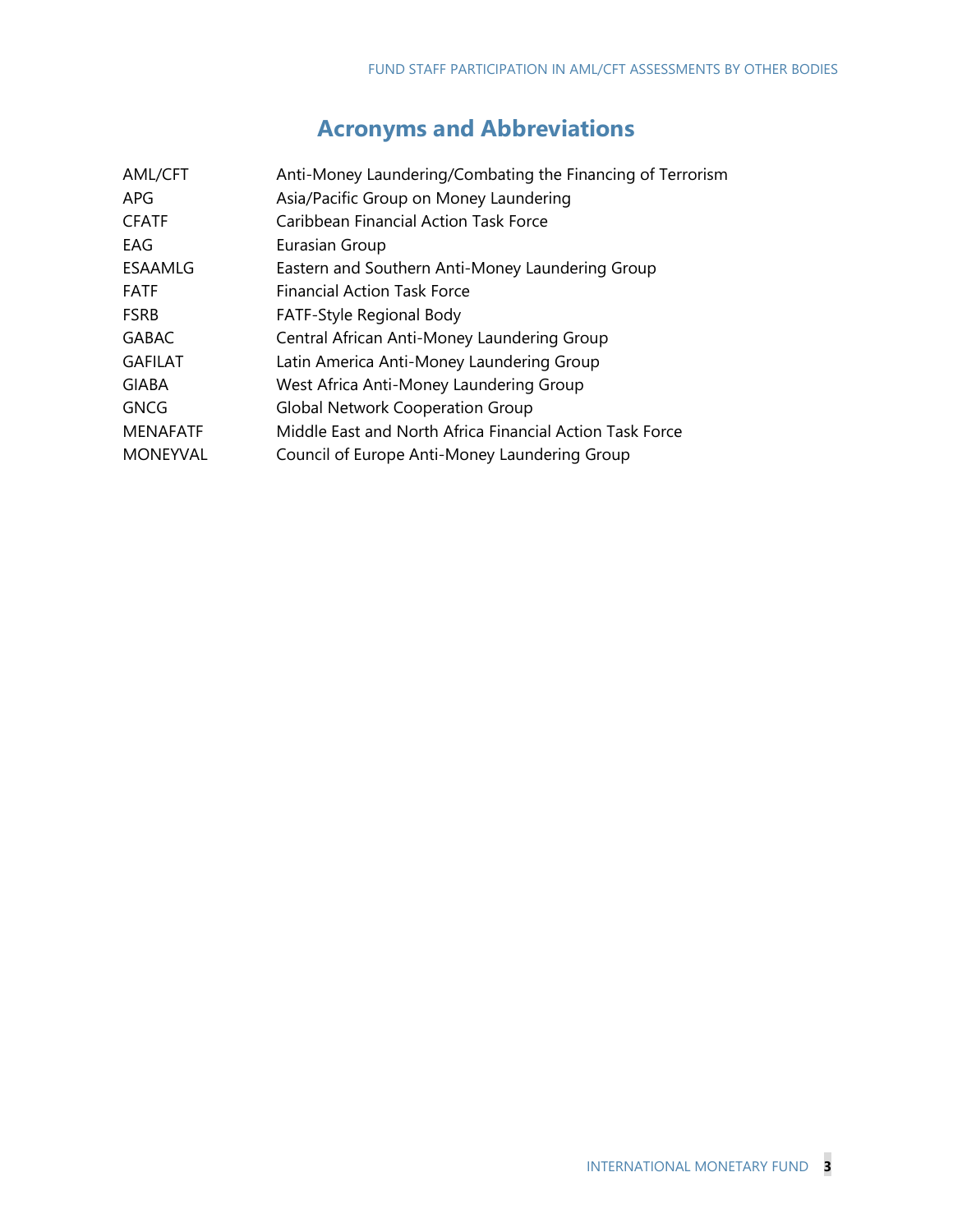# **EXECUTIVE SUMMARY**

**During the Board discussion of the 2018 Review of the Fund's Anti-Money Laundering/Combating the Financing of Terrorism (AML/CFT) Strategy, a number of Directors felt strongly that Fund staff should participate in assessments led by other AML/CFT assessor bodies on an exceptional basis.** Under the global architecture for conducting AML/CFT assessments, the Fund relies on assessments conducted by the Financial Action Task Force (FATF) and the FATF-Style Regional Bodies (FSRB) which in turn, accept Fund-led assessments as mutual evaluations. Except for the pilot of 2014/2015, staff has not participated in assessments led by other assessor bodies. At the 2018 Review Board meeting, staff noted that staff participation in assessments of other bodies would require updating the current policy. Due to the unique nature of the global AML/CFT assessment architecture (i.e., assessments of countries' compliance with the standard by multiple bodies), the considerations underlying this change of policy should only apply to AML/CFT assessments.

**Staff participation, on an exceptional basis, in assessments led by other bodies should be guided by relevant criteria.** In addition to being used only in exceptional cases, involvement should be based on one of the following criteria: (i) the assessed country has strong financial, trade, economic, or legal linkages with a country or countries that are members of another FSRB, and the FSRB of the assessed country does not necessarily have the global perspective and expertise that Fund staff would bring to the assessment; or (ii) the Fund has a particular interest in or expertise on a financial integrity-related issue in the assessed country, where such an issue is determined to be macro-relevant, whereas the FSRB may lack this particular expertise.

**In addition, appropriate safeguards need to be in place to mitigate any reputational risks that might arise from such a participation.** There may be circumstances where, despite staff's participation as an assessor, the quality and consistency of a particular assessment appears to be insufficient, or agreed processes are not followed. Thus, the following safeguards should be in place: (i) in all cases, Fund staff's participation in an assessment is explained and delineated by a disclaimer in the assessment report, noting that the views expressed in the report are those of the assessor and do not necessarily represent the views of the Fund, its Executive Board, or IMF Management; and (ii) the Fund can pull out from an assessment if reputational and other risks arise that in the view of staff cannot be adequately mitigated.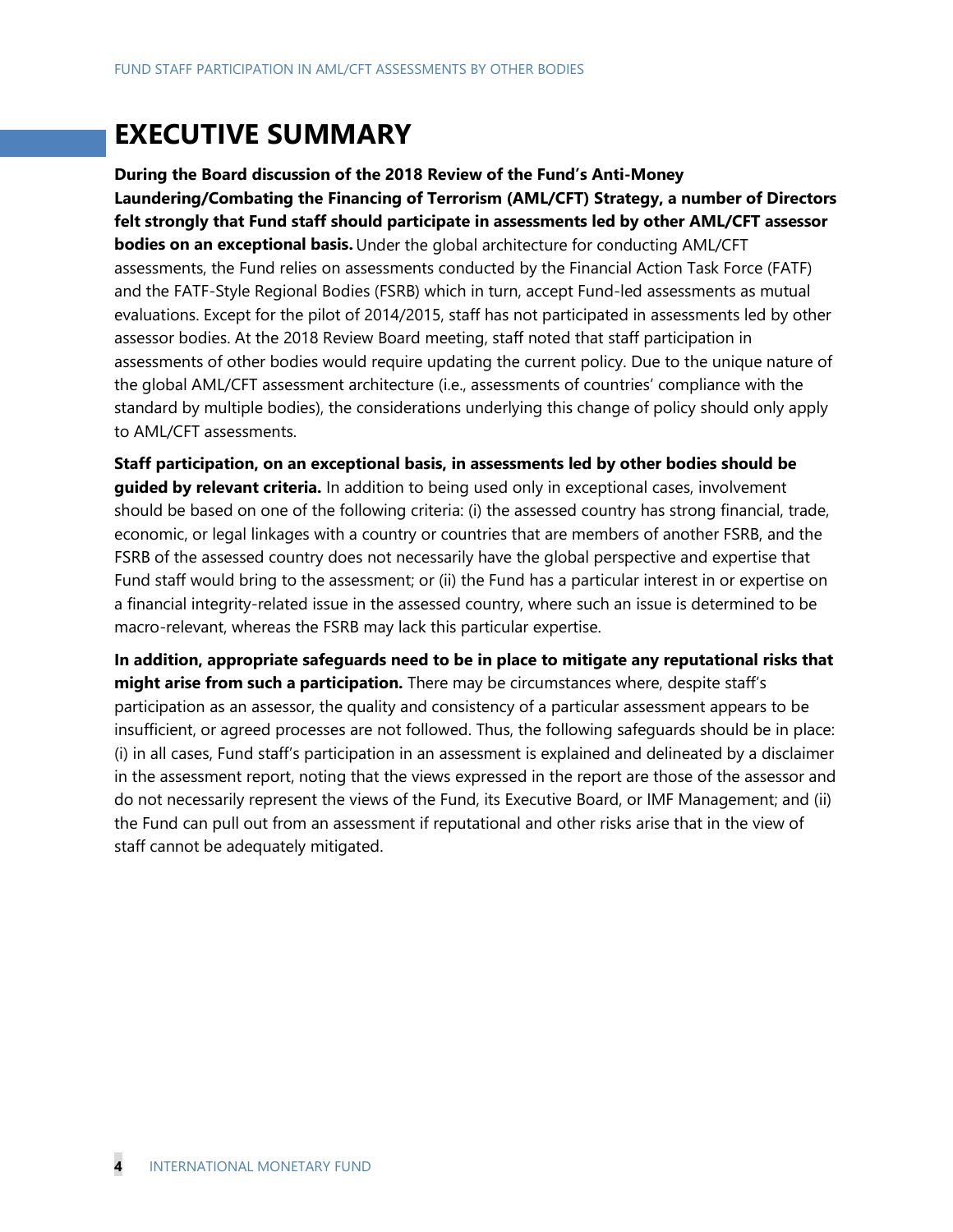# **INTRODUCTION**

#### **1. The Fund's Anti-Money Laundering/Combating the Financing of Terrorism (AML/CFT) Strategy was most recently reviewed by the Executive Board in November 2018.**[1](#page-4-0) On

November 19, 2018, Fund staff provided an update to the Executive Board on the Fund's AML/CFT program since it was last reviewed in 2014. It also sought the endorsement of the Executive Board to continue on the basis of the directions given in 2014, but with one adjustment proposed in relation to the number of Fund-led AML/CFT assessments to be undertaken yearly. Regarding the new proposal, Directors agreed that staff would lead, at a minimum, one to two assessments per year.<sup>[2](#page-4-1)</sup> More generally, Directors also agreed that staff should increase participation in global quality and consistency review mechanisms and in assessment-related trainings.

**2. In addition, during the Board discussion of the 2018 review, a number of Directors felt strongly that Fund staff should participate in assessments led by other AML/CFT assessor bodies, on an exceptional basis.** Under the global architecture for conducting AML/CFT assessments, countries' compliance with the standard is assessed by a number of bodies; the Fund relies on assessments conducted by the Financial Action Task Force (FATF) and the FATF-Style Regional Bodies (FSRB)<sup>[3](#page-4-2)</sup> which in turn, accept Fund-led (and World Bank-led) assessments as mutual evaluations.<sup>[4](#page-4-3)</sup> Due to the unique nature of this arrangement, the considerations underlying this change of policy should only apply to AML/CFT assessments. As further discussed below, except for the pilot of 2014/2015, staff has not participated in assessments led by other assessor bodies. At the 2018 Review Board meeting, staff noted that staff participation would not pose any fundamental legal difficulties; however, it would require updating the current policy. In addition, appropriate safeguards would need to be in place to mitigate reputational risks that might arise from such participation.

### **3. This paper seeks to elaborate further on staff's possible participation in assessments led by other AML/CFT assessor bodies**. Section II, Part A outlines the current policy, including

<span id="page-4-0"></span><sup>&</sup>lt;sup>1</sup> IMF Executive Board Discusses the Fund's Strategy on Anti-Money Laundering and Combating the Financing of Terrorism; Press Release No.19/25, February 04, 2019; IMF Policy Paper, Review of the Fund's Strategy on Anti-Money Laundering and Combating the Financing of Terrorist, February 2019.

<span id="page-4-1"></span><sup>&</sup>lt;sup>2</sup> At the time of the 2018 review, the four Fund-led assessments that had been completed under the current round of assessments (based on the most recent version of the FATF Recommendations (2012) and Assessment Methodology (2013)) were Canada, Colombia, Italy, and Mexico. Since the 2018 review, one more Fund-led assessment report has been completed and published (China, in 2019). Another Fund-led assessment is currently ongoing (South Africa, expected to be finalized in 2020), and the assessment of Iran is planned at a date to be confirmed by the authorities.

<span id="page-4-2"></span><sup>&</sup>lt;sup>3</sup> The nine FATF-style bodies are the Asia/Pacific Group on Money Laundering (APG), Caribbean Financial Action Task Force (CFATF), Eurasian Group (EAG), Eastern and Southern Anti-Money Laundering Group (ESAAMLG), Central African Anti-Money Laundering Group (GABAC), Latin America Anti-Money Laundering Group (GAFILAT), West Africa Anti-Money Laundering Group (GIABA), Middle East and North Africa Financial Action Task Force (MENAFATF) and Council of Europe Anti-Money Laundering Group (MONEYVAL).

<span id="page-4-3"></span><sup>4</sup> IMF Policy Paper, Review of the Fund's Strategy on Anti-Money Laundering and Combating the Financing of Terrorism, paragraph 12, February 20, 2014.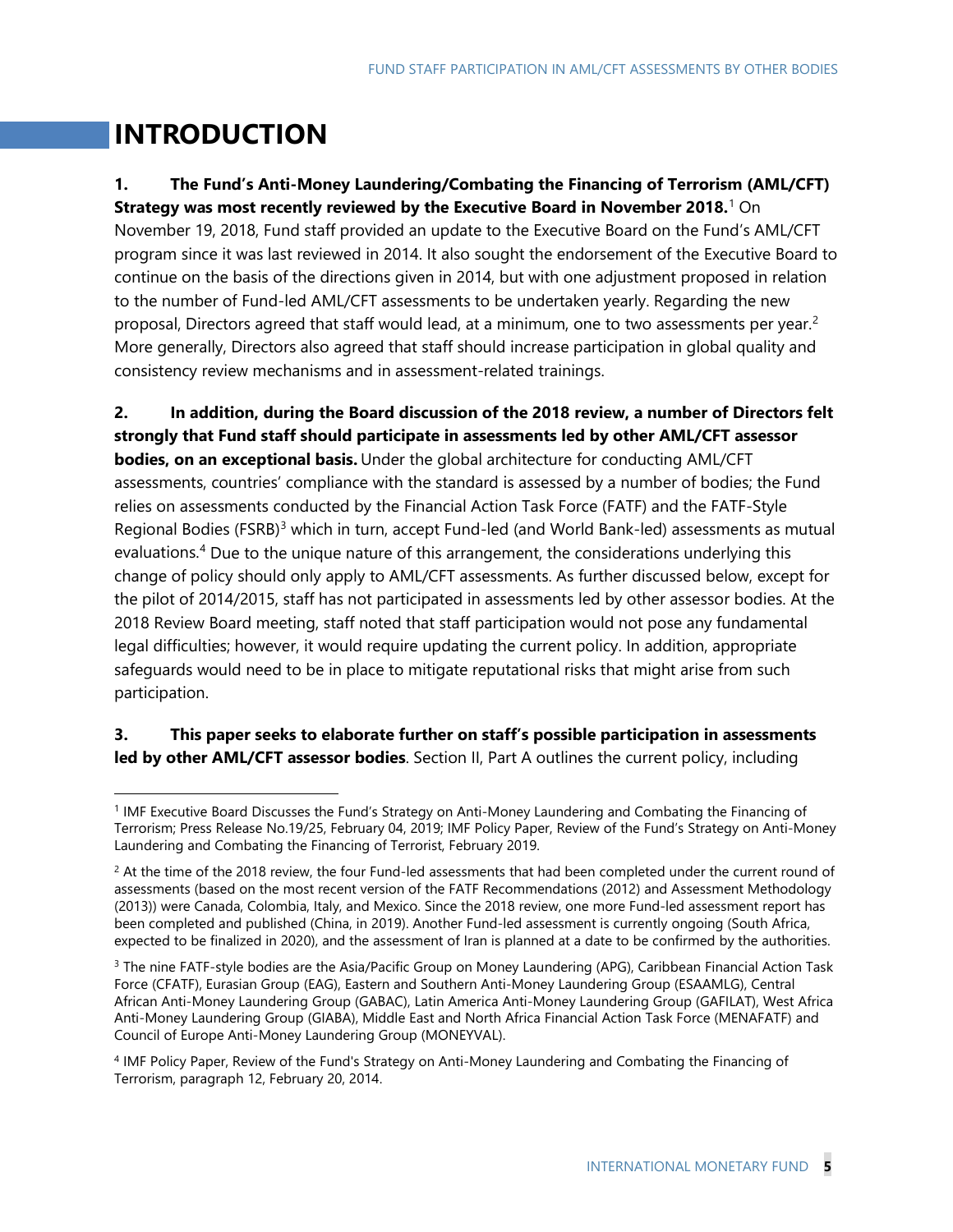related Fund experience. Parts B and C elaborate further on the proposed staff participation in assessments by other assessor bodies, establish criteria and safeguards, as well as discuss the projected impact on resources. Finally, Section III provides the proposed decision.

# **FUND STAFF'S INVOLVEMENT IN ASSESSMENTS**

### **A. Current Policy**

**4. The Fund's AML/CFT policy in relation to assessments has evolved over time.** In 2002, the Executive Board agreed to endorse and add the FATF standards on AML/CFT to the list of areas and associated standards and codes that are incorporated into the operational work of the Fund.<sup>[5](#page-5-0)</sup> To begin with, the Executive Board approved a 12-month pilot program of assessments, to be undertaken by the Fund and the Bank in the context of the Fund/Bank Financial Sector Assessment Program and the Fund's Offshore Financial Centers assessments. Following the successful completion of this pilot program, in 2004, Directors agreed that AML/CFT assessments should be a regular part of the Fund's work.<sup>[6](#page-5-1)</sup>

**5. In 2002, Directors also endorsed staff's proposal to use two different approaches to conduct the assessments, one with Fund staff and one without Fund staff.** The two approaches were to have either: (i) Fund/Bank staff-led assessments, which would be undertaken by both Fund/Bank staff (and experts under staff supervision); or (ii) FATF and FSRB-led assessments, which would be undertaken in the context of FATF/FSRB mutual evaluations and would not include Fund/Bank staff.<sup>[7](#page-5-2)</sup> Except for a pilot in 2014/2015, staff has followed this approach ever since.

**6. In the pilot for the new FATF assessment methodology that was foreshadowed by staff in the 2014 Review, in 2014/2015, staff participated in non-Fund led assessments, and this pilot provides a useful template for an updated policy.** The FATF standards were revised in 2012 and the common assessment methodology was revised significantly in 2013 to introduce the assessment of effectiveness of countries' efforts in combating ML/TF. In order to ensure the correct and consistent application of the revised methodology across all assessor bodies, the FATF and Asia/Pacific Group on Money Laundering (APG) proposed that the IMF, World Bank, and other FSRBs participate in the first few pilot assessments of their members. The 2014 Review noted that although

<span id="page-5-0"></span><sup>&</sup>lt;sup>5</sup> Report on the Outcome of the FATF Plenary Meeting and Proposal for the Endorsement of the Methodology for Assessing Compliance with Anti-Money Laundering and Combating the Financing of Terrorism (AML/CFT) Standard, November 8, 2002

<span id="page-5-1"></span><sup>&</sup>lt;sup>6</sup> The Acting Chair's Summing Up Twelve-Month Pilot Program of Anti-Money Laundering and Combating the Financing of Terrorism (AML/CFT) Assessments—Joint Report on the Review of the Pilot Program Executive Board Meeting 04/29 (BUFF04/64), April 1, 2004.

<span id="page-5-2"></span> $7$  The 2014 and 2018 Reviews of the Fund's Strategy on AML/CFT noted that this approach is in line with the staff Rule N-3, which requires that "Persons on the staff of the Fund, in the discharge of their functions, shall owe their duty entirely to the Fund and to no other authority, and shall neither seek nor accept instructions from any government or any authority external to the Fund."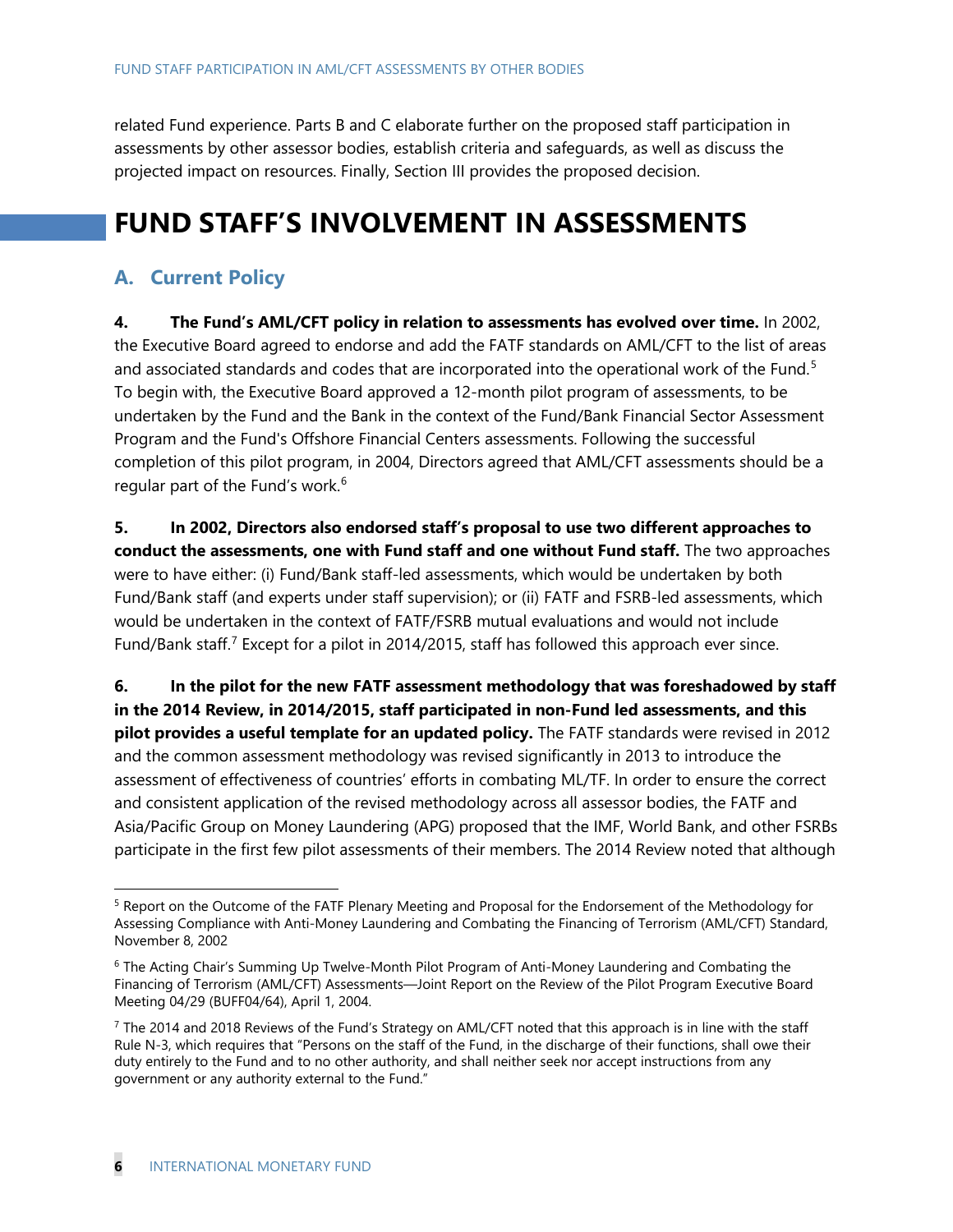staff would play an active role in these assessments, in order to comply with Fund rules, staff would not be subject to the FATF's and APG's instructions and the final report would not be considered as a Fund report, but a FATF or joint FATF/APG report.<sup>[8](#page-6-0)</sup> This pilot illustrates how staff can participate in non-Fund led assessments, while complying with staff rules**.** 

### **B. Proposed Staff Participation in AML/CFT Assessments Led by Other Bodies**

#### **Rationale**

**7. During the 2018 Review, a number of Directors felt strongly that Fund staff should participate, on an exceptional basis, in AML/CFT assessments led by other assessor bodies**. As was noted by staff at the Board meeting, participation in such assessments would require updating the current policy. The rationale and possible conditions for participating in AML/CFT assessments led by other assessor bodies are set out below, along with a proposed decision to update the policy.

**8. The Fund has a keen interest in ensuring that countries are assessed correctly as to their compliance with the FATF standards and receive proper policy advice.** This is because AML/CFT assessments are critically important to member countries and feed into the Fund's work as staff relies on them in conducting surveillance, in program conditionality, and in providing capacity development among others. It is therefore in the interest of the Fund to assist other AML/CFT assessor bodies to improve the quality and consistency of assessment reports.

**9. It should also be noted that Fund staff is already engaged in different stages of the quality and consistency process that has been put in place by the FATF, as noted in the 2018 Review.[9](#page-6-1)** The main responsibility for addressing quality and consistency issues lies with the FATF's Global Network Cooperation Group (GNCG). In this regard, the GNCG and FATF members have lately increased considerably the assistance they are extending to FSRBs to improve their assessments. Fund staff have also been supporting this process. In addition to its contribution to assessor training, country training and review and discussion of reports, staff engages actively during all three stages of the quality and consistency process through its participation in select external reviews of assessments (i.e., as external reviewer, and by raising pre- and post-plenary quality and consistency issues). In this context, staff focuses on issues of consistency of the assessments with the standards and the correct application of the assessment methodology at all stages, while also striving to ensure that reports are consistent with existing Fund policy advice. During the 2018 Review, Directors welcomed the steps taken by the FATF/FSRBs and broadly agreed

<span id="page-6-0"></span><sup>&</sup>lt;sup>8</sup> See paragraph 18 of the 2014 Review. As part of the 2014/2015 pilot, Fund staff participated in the FATF assessments of Australia (jointly with APG), Belgium, Norway and Spain, and in the APG assessment of Malaysia. While the Fund provided a staff member as an assessor for each of these assessments, the assessments themselves were not joint FATF-IMF or joint APG-IMF assessments. In addition to the IMF, the World Bank, APG, and MONEYVAL also provided assessors to early assessments.

<span id="page-6-1"></span><sup>&</sup>lt;sup>9</sup> See Box 5 in the 2018 Review.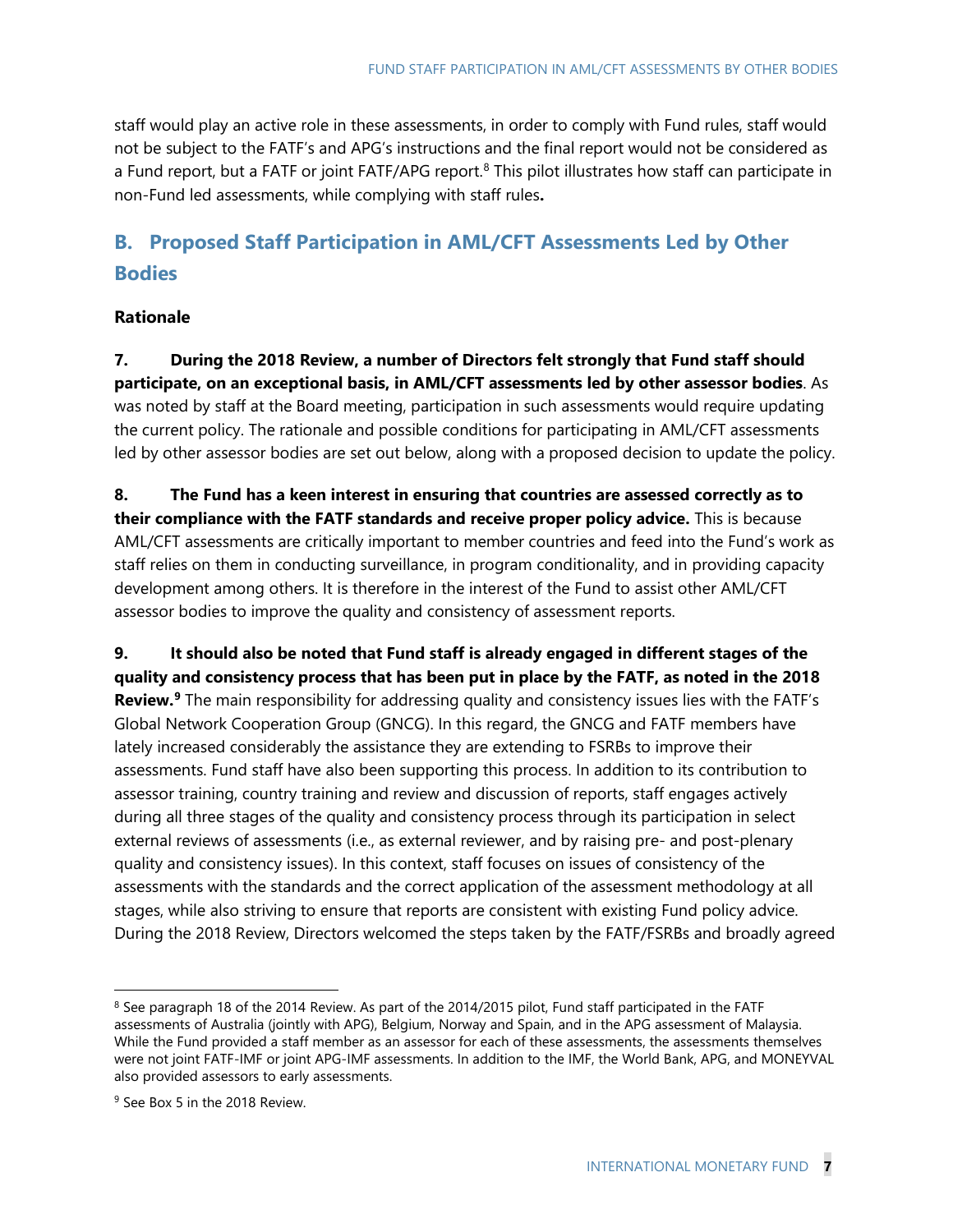with staff's proposed increased participation in global quality and consistency review mechanisms and in assessment-related training.

**10. However, there is scope to further expand the quality and consistency of AML/CFT assessments led by other assessor bodies.** Despite the aforementioned efforts, including by Fund staff, to improve the quality and consistency of AML/CFT assessment reports, to date, 12 out of 85 published assessment reports (14 percent) were initially not cleared by the FATF after adoption by the authoring FSRB.<sup>[10](#page-7-0)</sup> In a number of cases, assessments were also delayed in the drafting phase prior to the plenary discussion due to quality and consistency issues. One of the reasons for Fund staff to consider participating on an exceptional basis in an assessment led by another body, would be to assist in the quality and consistency of that assessment. In addition, this could in turn have a positive impact on other assessments conducted by that body.

**11. Staff participation in assessments led by other assessor bodies should only be on an exceptional basis.** As mentioned above, staff is expected to conduct one to two assessments per year. In addition, the Fund's role throughout different stages of the quality and consistency process, and, in particular as an external reviewer, is a powerful tool and should be the first choice for staff to engage actively in assessments led by other bodies. In some cases, assistance may already be provided by the FATF and Fund staff assistance would not be as necessary.

**12. A proposed updated policy is set out below.** The proposed updated policy includes criteria for what constitutes "exceptional basis" and establishes safeguards for quality and consistency to mitigate reputational risks to the Fund. Notably, if adopted, these criteria and safeguards, and any experiences with the policy, would be part of the next regular review of the Fund's AML/CFT strategy.

### **Criteria**

**13. Staff participation, on an exceptional basis, in assessments led by other bodies should be guided by relevant criteria.** In addition to being used only in exceptional cases, it is proposed that specific criteria would guide Fund staff's selection of which assessments led by others to participate in:

• **Cases where the assessed country has important financial, trade, economic, or legal linkages with other countries:** Where the assessed country has strong financial, trade, economic, or legal ties with a country or countries that are members of another FSRB, the FSRB of the assessed country would not necessarily have the Fund's global perspective and expertise and the assessment of the country may benefit from such perspective and expertise. The Fund's mandate to oversee the international monetary system and help

<span id="page-7-0"></span> $10$  The number of assessment reports that were held up after approval as of mid-October 2019—compared to the total number of reports adopted by the assessor body—per assessor body are: APG 6 out of 14, CFATF 2 out of 7, GABAC 0 out of 0, GAFILAT 1 out of 9, EAG 1 out of 2, ESAAMLG 0 out of 8, FATF 0 out of 25, GIABA 1 out of 4, MENAFATF 1 out of 3, and MONEYVAL 1 out of 13. None of the assessments undertaken by Fund staff were held up after adoption by the FATF or FSRB.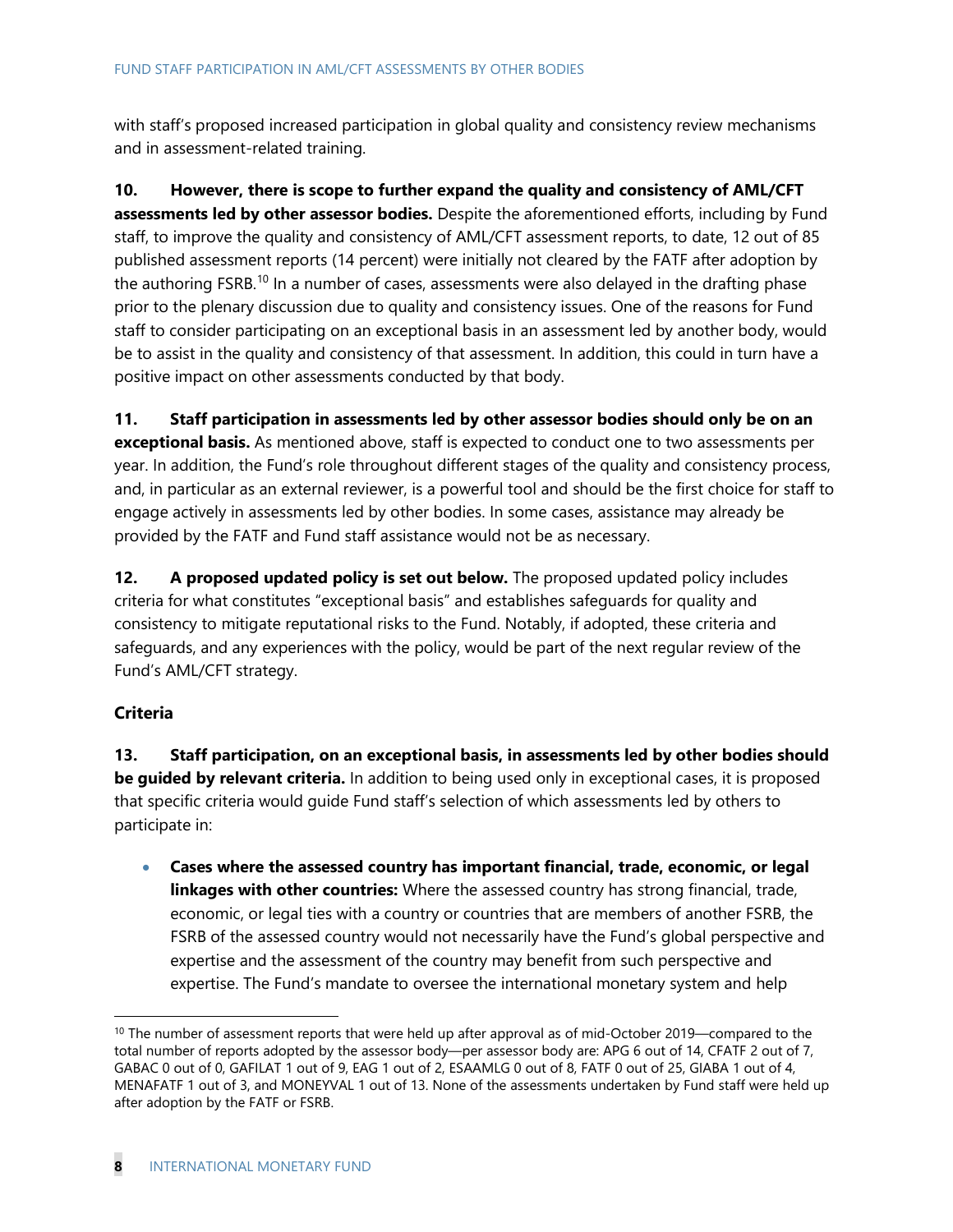members achieve financial stability puts it in a unique position to have global oversight of the economic and financial systems of its member countries, including an overview of the important trade and financial linkages among countries.

• **Cases where the Fund has a particular financial integrity-related interest or expertise, such as those involving pressures on correspondent banking relationships and virtual assets:** In line with the Fund's mandate to safeguard financial stability, staff involvement in a particular assessment could also be warranted when the Fund has a particular financial integrity-related interest or expertise that is relevant in the assessed country. Current examples would include pressures on correspondent banking relationships, and financial integrity issues related to virtual assets and virtual asset service providers. Given the importance of these broader financial integrity issues to the Fund's membership and in the context of the Fund's ongoing surveillance work and lending activities, the Fund may consider participating in assessments of countries where such issues may be macro-relevant.

#### **Safeguards**

### **14. As reputational risks may arise if Fund staff participate in an assessment led by another assessor body that lacks quality and consistency, there is a need for mitigating safeguards**. Whereas the primary objective of staff's participation in assessments of other bodies is to increase quality and consistency, there may be circumstances whereby despite staff's participation

as an assessor, the quality and consistency of a particular assessment appears to be insufficient.<sup>[11](#page-8-0)</sup> This necessitates safeguards that should be in place as conditions for Fund staff participating in assessments, and that should be clearly communicated to the assessor body prior to the start of an assessment.

**15. As a mitigating safeguard, if Fund staff participates in an assessment, a disclaimer would be included in the report to explain and to delineate staff's role in the assessment.** The common template for all assessment reports already provides that the preface includes the list of assessors, their delegation (member, or observer country, or organization), official function, and their respective roles and responsibilities in the assessment (e.g., financial supervision expert). In addition, it is proposed that the preface of the report would include a disclaimer in a footnote that the views expressed in the report are those of the assessor and do not necessarily represent the views of Fund staff, its Executive Board, or IMF Management.

<span id="page-8-0"></span><sup>11</sup> Assessment teams generally consist of around 8–10 persons to cover the 11 areas of effectiveness that are assessed. Each assessor covers a particular area, and due to the degree of specialization, it is not possible for assessors to take over assessment responsibilities from other team members—even though an assessment is ultimately considered the work product of the assessment team as a whole. This also limits the degree of influence that a single assessor can have over the quality and consistency of the assessment report as a whole. If there are deep structural quality and consistency issues with assessments by a particular FSRB, staff would need to exercise caution in considering an engagement in the assessment of that body in the first place, as such structural issues would likely not be addressed solely through participation of Fund staff in an assessment of that body.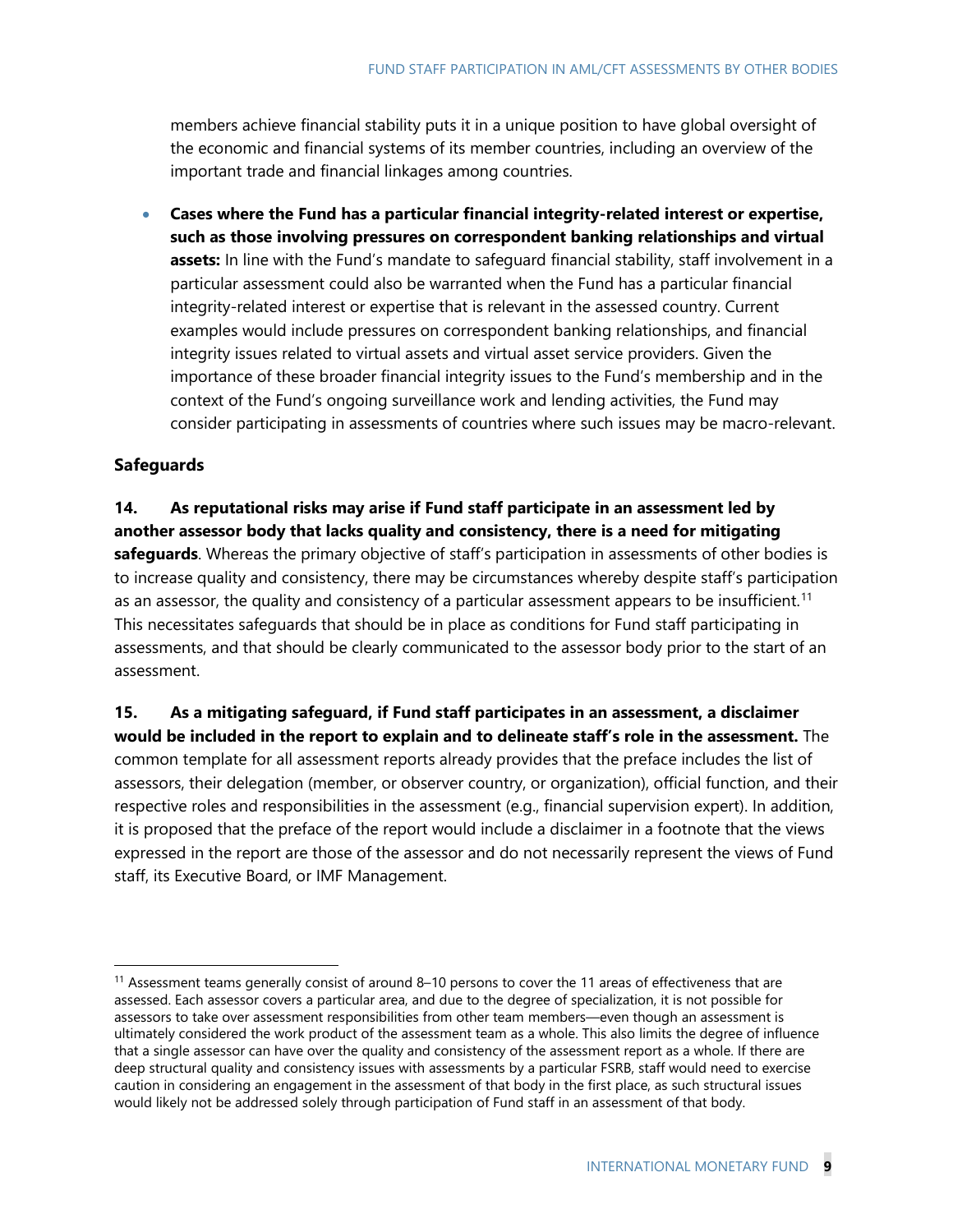**16. As a further safeguard, if after due consideration, no other reasonable options are available, staff should be able to pull out from an assessment if reputational and other risks arise that in the view of staff cannot be adequately mitigated.** It is proposed that safeguards be put in place for the Fund assessor to be pulled out from the assessment process if staff determines one or more of the following are met:

- The assessment or its process is inconsistent with the FATF standards, methodology, or assessment procedures.
- There is interference in the assessment process including either by the secretariat of the assessor body or by any country, or any other form of undue pressure that constrains the staff in a manner that undermines their duties and responsibility as Fund staff.<sup>[12](#page-9-0)</sup>
- There is a lack of training or knowledge on the side of the assessment team (secretariat or assessors), to an extent that it becomes evident that it is unlikely that the team is able to produce a report of the required quality and consistency, despite the advice provided by Fund staff on the team.

**17. A decision to pull out of a given assessment would need to be carefully considered and transparently communicated**. The decision to pull out would be approved by Management. Staff would work with the assessor body in an attempt to remedy issues, if possible, prior to any decision to disengage from the assessment process. The FATF and the relevant assessor body would be informed of the reasons for the disengagement. The decision to pull out may take place at any time during an ongoing assessment process (which takes at a minimum 12–14 months) but preferably at an early stage so as to avoid an undue disruption of the process. This would result in removing the name of the Fund staff from the list of assessors in the report and other associated references to the Fund.

### **Application of the Framework to Follow-up Assessments**

**18. The same framework would apply to the participation in FATF/FSRB so-called followup assessments, which are distinct from the regular assessments discussed above.** Follow-up assessments are undertaken based on the same set of FATF standards, common assessment methodology, and assessment procedures. The scope of the follow-up assessment is limited (e.g., to a maximum of about four areas, initially rated as insufficiently effective), with a focus on key findings and recommended actions from the regular assessment. Similar quality and consistency procedures are in place as for regular assessments. The FATF has now commenced the first follow-up

<span id="page-9-0"></span> $12$  Note that the independence of assessors is also an important feature of the FATF's assessment procedures. It is the assessors' duty to produce an independent report (i.e., independent from the FATF as an organization), as a group. Thus, any such instructions to assessors would both be a breach of FATF's rules and of the Fund's Rule N-3.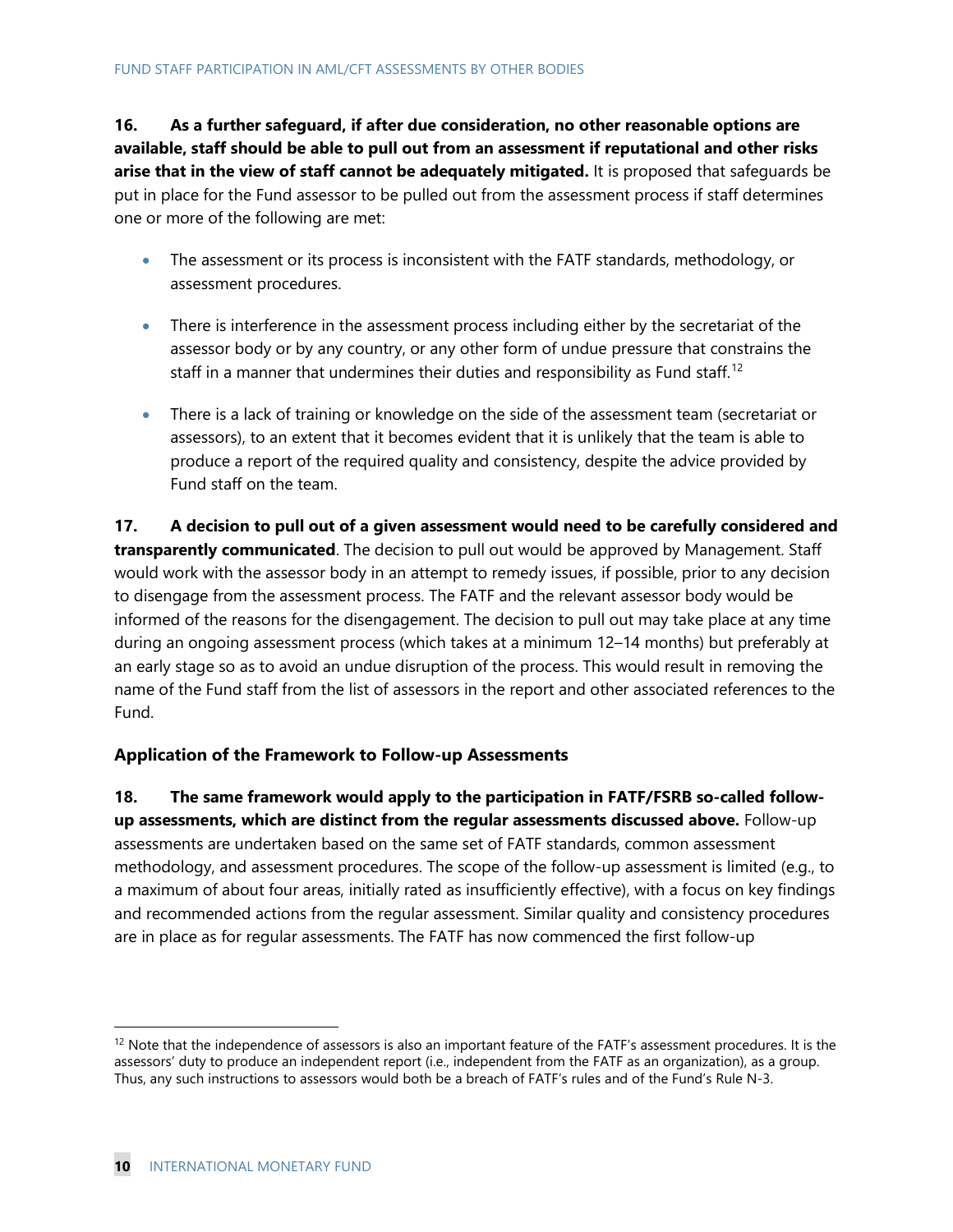assessments for the countries whose regular assessments were adopted five years ago.<sup>[13](#page-10-0)</sup> FSRBs plan to follow in due course.

**19. Going forward, follow-up assessments will be an important tool for countries to showcase progress in increasing the effectiveness of their AML/CFT systems, especially as FATF's regular assessment round will draw to an end**. The Fund may lead such follow-up assessments, though this has not happened yet. Also, just as is the case for exceptional participation of staff in regular assessments of other bodies, Fund staff may also be asked to participate in a follow-up assessment of another body. If so, this should only be undertaken provided that the conditions and safeguards that apply to exceptional participation in regular assessments of other bodies are met.

### **C. Resources**

**20. Staff's participation in both regular and follow-up assessments led by other bodies should have a limited impact on the overall resource envelope for AML/CFT.** Given the exceptional basis under which Fund staff would participate in such assessments, the projected resource impact compared to the overall existing AML/CFT resources should be limited.<sup>[14](#page-10-1)</sup> In the exceptional case that this tool is used, any resources needed to participate in an assessment of other bodies (which would be approximately equivalent to an average of 0.5 full-time equivalent, during the period of the 12–14 months that an assessment in average takes) would be allocated through a limited adjustment of existing work.<sup>[15](#page-10-2)</sup>

#### **IMF Staff's Participation in AML/CFT Assessments Led by Other Bodies**

**21. Staff proposes that the Board endorse staff's participation, on an exceptional basis, in regular and follow-up assessments led by other assessor bodies when such assessments are consistent with the criteria and safeguards set out below.** Following the 2018 Review Board discussion, a number of Directors felt strongly that Fund staff should participate in AML/CFT assessments led by other bodies on an exceptional basis. Recognizing that Fund staff's participation in regular and follow-up AML/CFT assessments led by other assessor bodies can support the quality and consistency of these assessments, it is proposed that staff participate on an exceptional basis in AML/CFT assessments led by other assessor bodies, provided that the criteria and related safeguards discussed above are met.

<span id="page-10-0"></span><sup>&</sup>lt;sup>13</sup> Norway and Spain (October 2019). Thereafter FATF will pause to review the new process and initiate any required changes as needed, before continuing with the follow-up assessments.

<span id="page-10-1"></span><sup>&</sup>lt;sup>14</sup> Compared to the resources required for Fund-led assessments, which consist generally of three staff working intensively over the period of the assessment, the employment of up to seven external experts during this period, and additional costs, such as travel and accommodation costs.

<span id="page-10-2"></span><sup>&</sup>lt;sup>15</sup> Staff participation in assessments of other bodies would be considered technical assistance, as is the case for regular Fund-led assessments.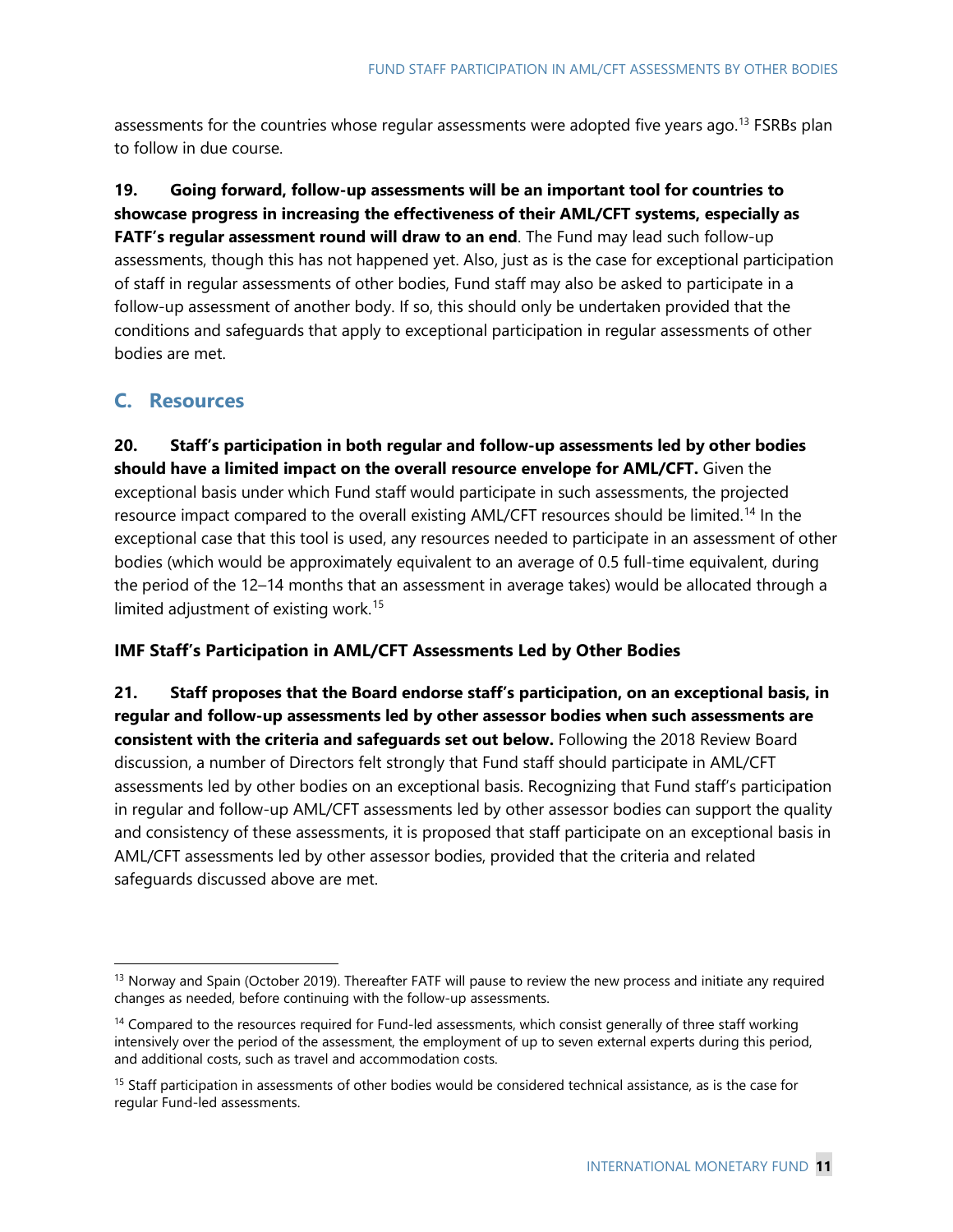### **Proposed Decision**

The following decision, which may be adopted by a majority of votes cast, is proposed for adoption by the Executive Board:

Staff may, in exceptional circumstances, join AML/CFT assessments, including follow-up assessments, led by other assessor bodies, provided that the following conditions are met:

- The assessed country meets one of the following criteria: (i) the assessed country has strong financial, trade, economic, or legal linkages with a country or countries that are members of another FSRB, and the FSRB of the assessed country does not necessarily have the Fund's global perspective and expertise, or (ii) the Fund has a particular interest in or expertise on a financial integrity-related issue in the assessed country, where such issue is determined to be macro-relevant.
- The following safeguards are in place: Fund staff's participation in an assessment is explained and delineated by a disclaimer in the assessment report, and Fund can pull out from an assessment if reputational and other risks arise that in the view of staff cannot be adequately mitigated.